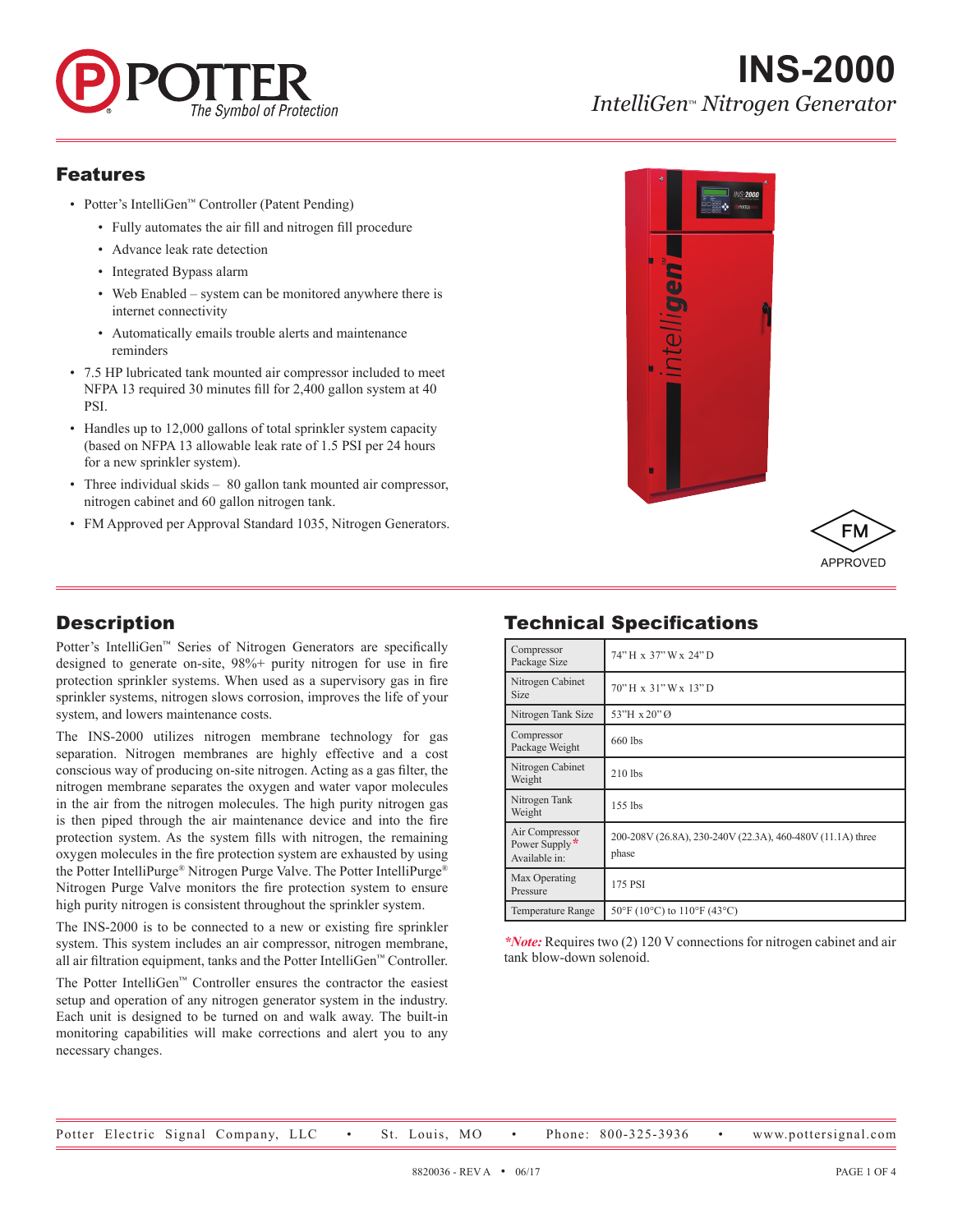

#### Installation

The Potter INS-2000 should be installed in a dry, clean, and well ventilated room with ambient temperatures above 50°F at all times. Allow access to the front for service and place the unit in a location that is conveniently located near fire sprinkler system connections, a drain, and a dedicated electrical connection. The Potter IntelliGen™ Nitrogen Generator should always be installed in an adequately ventilated room. Rapid release of nitrogen gas into an enclosed space displaces the oxygen and can cause an asphyxiation hazard. For detailed installation and operation instructions please refer to the Potter IntelliGen™ Nitrogen Generator Manual #5403646.

#### Cabinet Dimensions

*Fig 1*

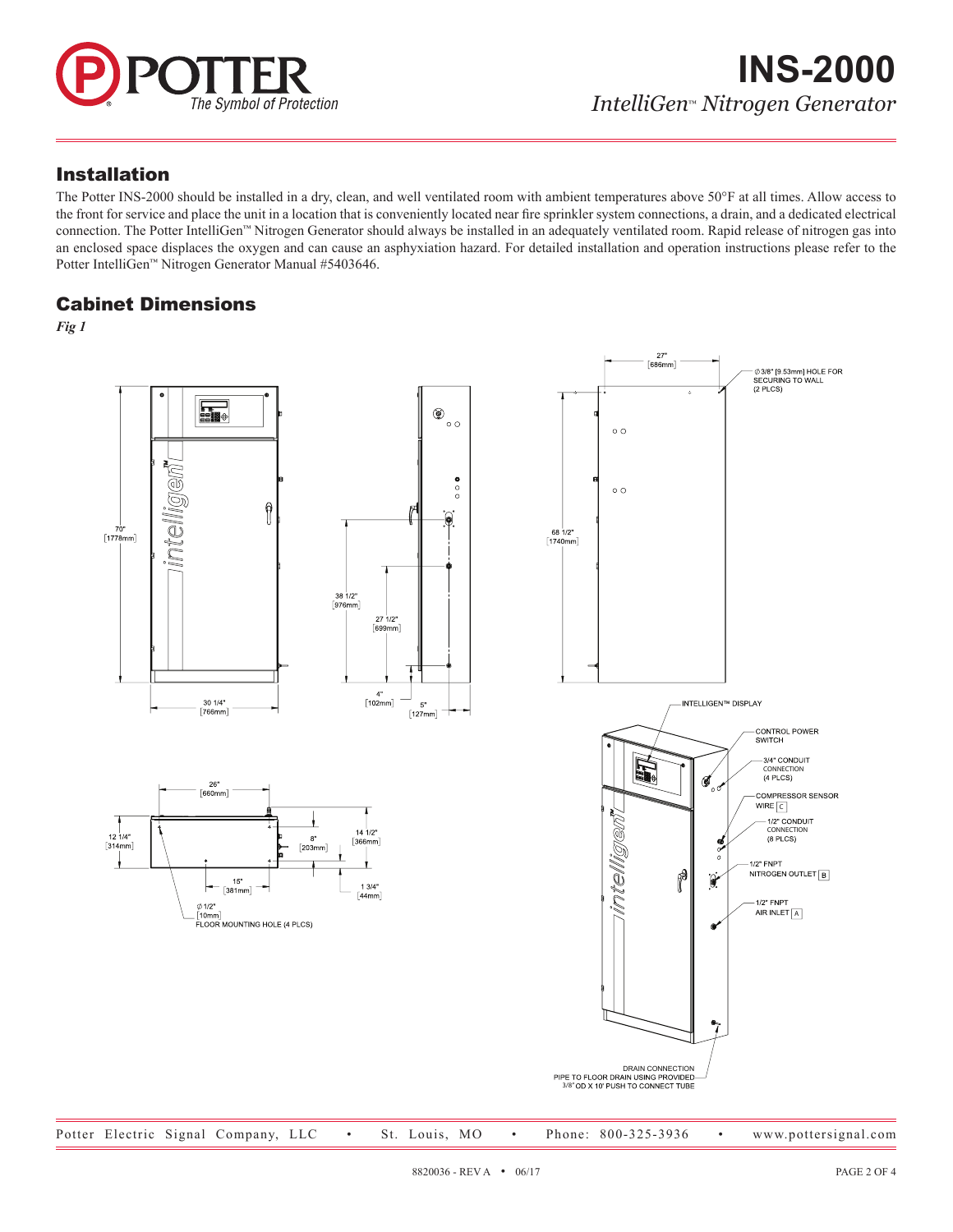

#### Tank Dimensions



9/16 X 7/8 SLOT<br>LOCATED 90° APART<br>ON A ⊘17" BOLT

Potter Electric Signal Company, LLC • St. Louis, MO • Phone: 800-325-3936 • www.pottersignal.com